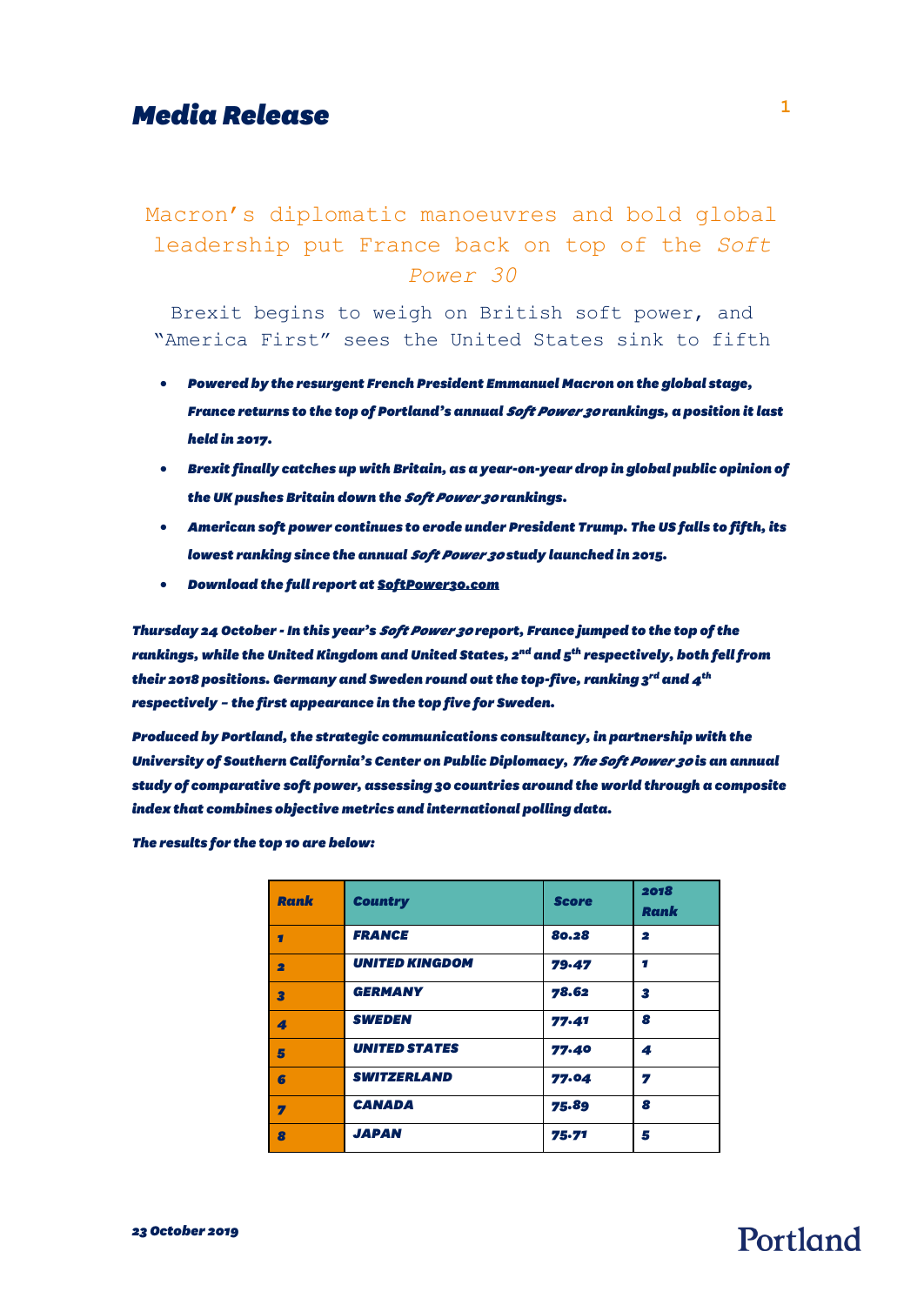### *Media Release* **<sup>2</sup>**

| ٠. | <b>AUSTRALIA</b>   | 73.16 | 10 |
|----|--------------------|-------|----|
| 10 | <b>NETHERLANDS</b> | 72.03 | G  |

*France's global influence is underpinned by long-standing,fundamental soft power resources that have always kept itin the top five of The Soft Power 30. Chief among those assets are France's world-leading diplomatic network, its unrivalled presence in multilateral organisations, and the wide appeal of French culture.* 

*Backed by those foundational assets, France put in an improved performance in the international polling component of the 2019 Soft Power 30, which lifted the country into its 1st place finish this year.* 

*Jonathan McClory, creator of The Soft Power 30, lead author of the report, and Portland's General Manager for Asia said:* 

*"French President Emmanuel Macron weathered a difficultfirst half of the year, as France was rocked by wide-spread domestic unrest brought on by the gilets jaunes protests. But a recent return to the global stage marked by a series of diplomatic wins – most notably orchestrating the European Union Commission's leadership succession deal and hosting a successful G7 Summit – showed the central role Macron has carved out for France in world affairs. The improvement in global perceptions of France suggest the world likes what it sees in French global leadership."*

*Following a surprise first place finish last year, the UK has dropped one place, primarily as a result of a weaker polling performance – showing the unruly and chaotic Brexit process is now weighing on British soft power.* 

*However, despite the domestic political turmoil, the UK's objectively-assessed soft power assets – both state-backed and privately run – remain strong. Resources such as the British Council and the BBC World Service, internationally recognised brands like the Premier League, and Britain's worldleading creative and tech industries, provide powerful international appeal and help keep Brand Britain afloat.*

*American soft power fell again, its third year-on-year drop in the overall rankings. In addition to international polling scores that remain depressed – compared to its 2016 high – the US returned a significantly weaker performance in the Government category of the index, resulting inAmerica's lowest-ever ranking in The Soft Power 30: 5th place.* 

*Joseph Nye, Harvard professor, originator of the term "soft power", and Soft Power 30 contributor said:* 

*"Many subsequent polls have echoed the findings of 2017 and 2018, and now the 2019 Soft Power 30 confirms that American soft power has declined since the beginning of the Trump administration. "America First" may appeal to some Americans, but when applied in a narrow way, people abroad hear it as a demotion. Domestic or foreign* 

### *23 October 2019*

# Portland